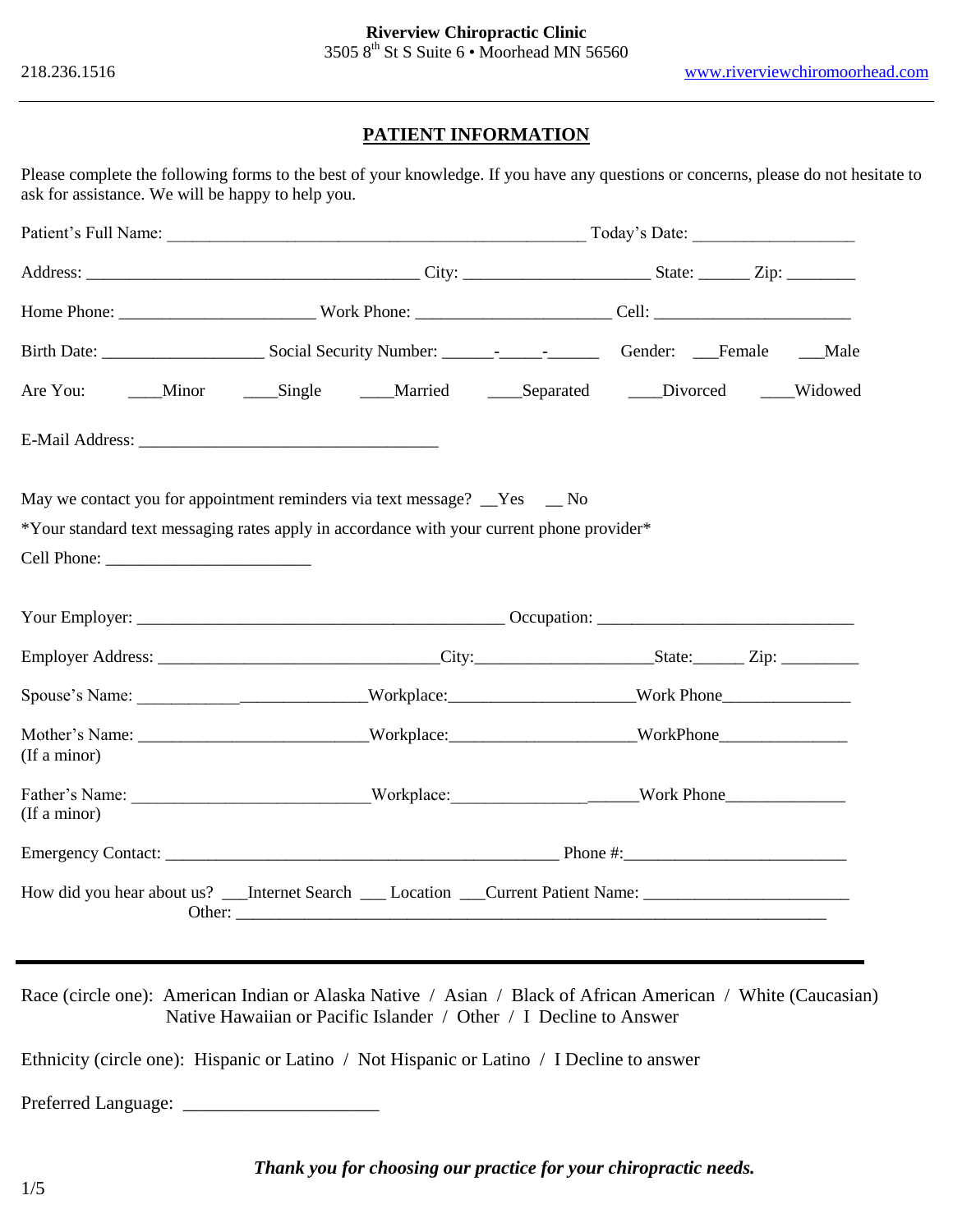### **CHIROPRACTIC INFORMED CONSENT FOR DIAGNOSIS AND TREATMENT**

I hereby give my consent to the performance of diagnostic tests and procedures and chiropractic treatment or management of my condition(s).

Chiropractic treatment or management of conditions almost always includes the chiropractic adjustment, physiotherapies, and soft tissue therapies. Like most health care procedures, the therapies carry with them some risks. Unlike many such procedures, the serious risks associated with the therapies are extremely rare. Following are the known risks:

**Temporary soreness or increased symptoms or pain.** It is not uncommon for patients to experience temporary soreness or increased symptoms or pain after the first few treatments.

**Dizziness, nausea, flushing.** These symptoms are relatively rare. It is important to notify the chiropractor if you experience these symptoms during or after your care.

**Fractures.** When patients have underlying conditions that weaken bones, like osteoporosis, they may be susceptible to fracture. It is important to notify your chiropractor if you have been diagnosed with a bone weakening disease or condition. If your chiropractor detects any such condition while you are under care, you will be informed and your treatment plan will be modified to minimize risk of fracture.

**Disc herniation or prolapse.** Spinal disc conditions like bulges or herniations may worsen even with chiropractic care. It is important to notify your chiropractor if symptoms change or worsen.

**Stroke.** Previous research has suggested an association between cervical spine manipulation and stroke on extremely rare occasions. According to the most recent research, the risk of stroke with chiropractic care is the same as that associated with other types of treatment.

Other risks associated with chiropractic treatment include rare burns from physiotherapy devices that produce heat.

Needle acupuncture is performed in this clinic. Acupuncture is a means of diagnosis which involves utilization of needles. The needles may be stimulated by hand or with an electric stimulation machine. In addition to the risks stated above, needling extremely close to vital areas can result in complication. Our acupuncture certified chiropractors are trained in proper needling techniques to minimize this risk.

I understand that the practice of chiropractic and chiropractic acupuncture, like the practice of all healing arts, is not an exact science, and I acknowledge that no guarantee can be given as to the results or outcome of my care.

I have read or had read to me this informed consent document. I have discussed or been given the opportunity to discuss any questions or concerns with my chiropractor and have had these answered to my satisfaction prior to my signing this informed consent document. I have made my decision voluntarily and freely.

\_\_\_\_\_\_\_\_\_\_\_\_\_\_\_\_\_\_\_\_\_\_\_\_\_\_\_\_\_\_ \_\_\_\_\_\_\_\_\_\_\_\_\_\_\_\_\_\_\_\_\_\_\_\_\_\_\_

Signature of Patient or Guardian Date

### **OFFICE USE ONLY**

Based on my personal observation and the patient's history and physical exam, I conclude that throughout the informed consent process the patient was:

- 
- [ ] Of legal age<br>
[ ] Appears unimpaired
- [ ] Oriented x3
- [ ] Fluent in English
- [ ] Consent given through Guardian D.C.
- [ ] Assisted by a translator or interpreter Signature of Chiropractor Date

Signature of Translator or Interpreter, if applicable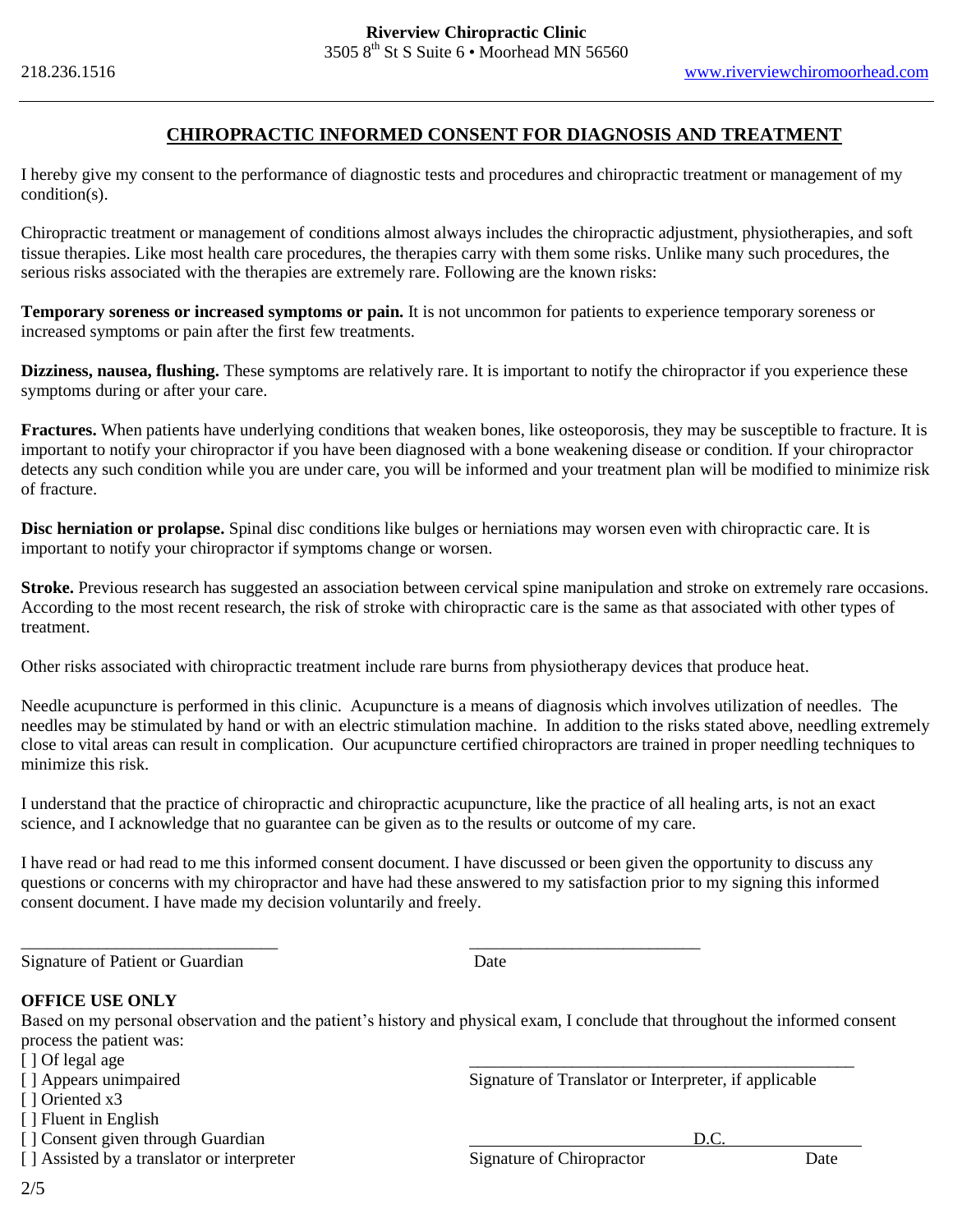218.236.1516www.riverviewchiromoorhead.com

# **PATIENT HEALTH QUESTIONNAIRE**

| <b>Patient Name</b><br><u> 1980 - Johann Barn, mars ann an t-Amhain Aonaichte ann an t-Aonaichte ann an t-Aonaichte ann an t-Aonaichte a</u>                                                                                                                                                                   |                                                                                                                                    |  |  |  |
|----------------------------------------------------------------------------------------------------------------------------------------------------------------------------------------------------------------------------------------------------------------------------------------------------------------|------------------------------------------------------------------------------------------------------------------------------------|--|--|--|
| 1. Describe your symptom(s) $\overline{\phantom{a}}$                                                                                                                                                                                                                                                           |                                                                                                                                    |  |  |  |
| b. How did your symptom(s) begin?                                                                                                                                                                                                                                                                              |                                                                                                                                    |  |  |  |
| 2. How often do you experience your symptoms?<br>Constantly (76-100% of the day)<br>1<br>$\overline{3}$<br>Occasionally (26-50% of the day)                                                                                                                                                                    | Frequently (51-75% of the day)<br>Intermittently $(0-25\% \text{ of the day})$                                                     |  |  |  |
|                                                                                                                                                                                                                                                                                                                | Indicate where you have pain or other symptoms                                                                                     |  |  |  |
| 3. What describes the nature of your symptoms?<br>2 <sup>1</sup><br>Dull Ache<br>3 <sup>1</sup><br>Sharp<br>Numb<br>6 Tingling<br>Shooting<br>5 Burning<br>4. How are your symptoms changing?                                                                                                                  |                                                                                                                                    |  |  |  |
| <b>Getting Better</b><br>1<br>Not Changing<br><b>Getting Worse</b><br>3                                                                                                                                                                                                                                        |                                                                                                                                    |  |  |  |
| 5. Average pain intensity:<br>$\overline{2}$<br>Last 24 hours: <b>no pain</b> $\vert 0 \vert$<br>$\mathbf{1}$                                                                                                                                                                                                  | 6<br>$\overline{3}$<br>5 <sup>5</sup><br>8<br>9<br>10<br>unbearable pain<br>$\overline{4}$                                         |  |  |  |
| $\overline{2}$<br>no pain $ 0 $<br>Past 4 weeks:<br>$\mathbf{1}$                                                                                                                                                                                                                                               | $5\overline{)}$<br>$\overline{3}$<br>6<br>$7\phantom{.0}$<br>8<br>9<br>10<br>$\overline{4}$<br>unbearable pain                     |  |  |  |
| 6. During the past 4 weeks how much of the time has your condition interfered with your usual daily activities?<br>(including both work outside the home and housework, etc.)<br>  2   Most of the time   3   Some of the time<br>1 All of the time<br>$ 4 $ Quite a bit<br>None of the time<br>$\overline{5}$ |                                                                                                                                    |  |  |  |
| 7. In general would you say your overall health right now is<br>2 Very Good<br>Excellent                                                                                                                                                                                                                       | $\mathfrak{Z}$<br>Good<br>4 Fair<br>5 Poor                                                                                         |  |  |  |
| No One<br><b>Medical Doctor</b><br>3 Other<br>8. Who have you seen for your symptoms?<br>Other Chiropractor 5 Physical Therapist                                                                                                                                                                               |                                                                                                                                    |  |  |  |
| a. What treatment did you receive and when?<br>b. What tests have you have for your symptoms<br>and when were they performed?                                                                                                                                                                                  | X-rays date:                                                                                                                       |  |  |  |
| 9. Have you had similar symptoms in the past?<br>a. If you have receive treatment in the past for<br>the same or similar symptoms, who did you see?                                                                                                                                                            | Yes<br>$2 \text{ No}$<br>This office $\mid 2 \mid$ Other Chiropractor $\mid 3 \mid$ Medical Doctor<br>4 Physical Therapist 5 Other |  |  |  |
| <b>Patient Signature</b><br><u> 1989 - Johann Barbara, martin amerikan basar dan berasal dan berasal dalam basar dalam basar dalam basar dala</u>                                                                                                                                                              | Date                                                                                                                               |  |  |  |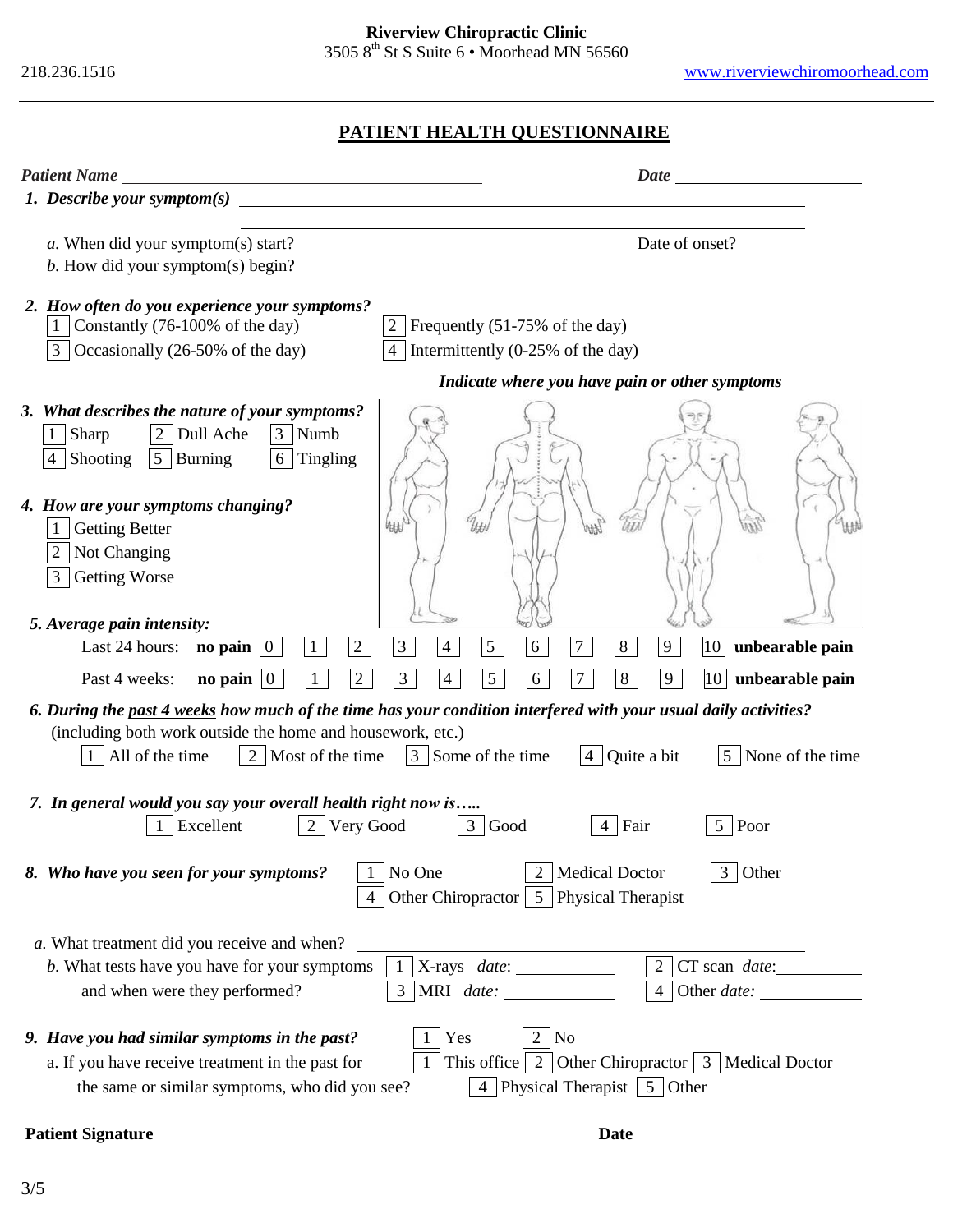**Riverview Chiropractic Clinic**

3505  $8<sup>th</sup>$  St S Suite 6 • Moorhead MN 56560

218.236.1516www.riverviewchiromoorhead.com

|                                                                                                                                                                                                                                                                                                                                                                                                                                                                                                                                                                                                                                                                                                                                                                                                                                                                                                                                                            | PATIENT HEALTH QUESTIONNAIRE-2                                                                                                                                                                                                                                                                                                                                                                                                                                                                                                                                                                                                                                                                                                                                                                                |                                                                                                                                                                                                                                                                                                                                                                                                                                                                                                         |  |  |
|------------------------------------------------------------------------------------------------------------------------------------------------------------------------------------------------------------------------------------------------------------------------------------------------------------------------------------------------------------------------------------------------------------------------------------------------------------------------------------------------------------------------------------------------------------------------------------------------------------------------------------------------------------------------------------------------------------------------------------------------------------------------------------------------------------------------------------------------------------------------------------------------------------------------------------------------------------|---------------------------------------------------------------------------------------------------------------------------------------------------------------------------------------------------------------------------------------------------------------------------------------------------------------------------------------------------------------------------------------------------------------------------------------------------------------------------------------------------------------------------------------------------------------------------------------------------------------------------------------------------------------------------------------------------------------------------------------------------------------------------------------------------------------|---------------------------------------------------------------------------------------------------------------------------------------------------------------------------------------------------------------------------------------------------------------------------------------------------------------------------------------------------------------------------------------------------------------------------------------------------------------------------------------------------------|--|--|
| <b>Patient Name:</b>                                                                                                                                                                                                                                                                                                                                                                                                                                                                                                                                                                                                                                                                                                                                                                                                                                                                                                                                       |                                                                                                                                                                                                                                                                                                                                                                                                                                                                                                                                                                                                                                                                                                                                                                                                               |                                                                                                                                                                                                                                                                                                                                                                                                                                                                                                         |  |  |
| What type of regular exercise do you perform? $\Box$ None $\Box$ Light $\Box$ Moderate $\Box$ Strenuous Height: Ft In Weight: Us                                                                                                                                                                                                                                                                                                                                                                                                                                                                                                                                                                                                                                                                                                                                                                                                                           |                                                                                                                                                                                                                                                                                                                                                                                                                                                                                                                                                                                                                                                                                                                                                                                                               |                                                                                                                                                                                                                                                                                                                                                                                                                                                                                                         |  |  |
| For each condition below, check if you have had it in the past and/or in the present.                                                                                                                                                                                                                                                                                                                                                                                                                                                                                                                                                                                                                                                                                                                                                                                                                                                                      |                                                                                                                                                                                                                                                                                                                                                                                                                                                                                                                                                                                                                                                                                                                                                                                                               |                                                                                                                                                                                                                                                                                                                                                                                                                                                                                                         |  |  |
| <b>Past / Present</b>                                                                                                                                                                                                                                                                                                                                                                                                                                                                                                                                                                                                                                                                                                                                                                                                                                                                                                                                      | <b>Past / Present</b>                                                                                                                                                                                                                                                                                                                                                                                                                                                                                                                                                                                                                                                                                                                                                                                         | Past / Present                                                                                                                                                                                                                                                                                                                                                                                                                                                                                          |  |  |
| $\Box$ Headache<br>⊔<br>$\Box$<br>$\Box$ Neck Pain<br>$\Box$ Upper Back Pain<br>$\sqcup$<br>$\Box$ Mid Back Pain<br>ப<br>$\Box$ Low Back Pain<br>ப<br>$\Box$<br>$\Box$ Shoulder Pain<br>$\Box$<br>$\Box$ Elbow/Upper Arm Pain<br>$\Box$ Wrist Pain<br>$\Box$<br>$\Box$<br>$\Box$ Hand Pain<br>$\Box$ Hip/Upper Leg Pain<br>$\Box$<br>$\Box$ Knee/ Lower Leg Pain<br>$\Box$<br>$\Box$ Ankle/Foot Pain<br>$\Box$<br>$\Box$<br>$\Box$ Jaw Pain<br>$\Box$ Joint Swelling/Stiffness<br>$\Box$<br>$\Box$ Arthritis<br>$\Box$<br>$\Box$ Rheumatoid Arthritis<br>$\Box$<br>$\Box$ General Fatigue<br>$\Box$<br>$\Box$ Muscle Un-coordination<br>$\Box$<br><b>Tobacco use:</b> □ Never Smoked<br>$\Box$ Chewing Tobacco<br>Indicate if an immediate family member has had any of the following:<br>$\Box$ Rheumatoid Arthritis<br>$\Box$ Heart Problems<br>List all prescriptions, over-the-counter medications, and nutritional/herbal supplements you are taking: | $\Box$ Visual Disturbance<br>⊔<br>$\Box$<br>$\Box$ Dizziness<br>$\Box$<br>$\Box$<br>$\Box$<br>$\Box$ High Blood Pressure<br>$\Box$<br>$\Box$ Heart Attack<br>$\Box$<br>$\Box$<br>$\Box$<br>$\Box$ Chest Pain<br>$\Box$<br>$\Box$<br>$\Box$ Stroke<br>$\Box$<br>$\Box$<br>$\Box$<br>$\Box$ Angina<br>$\Box$<br>$\Box$ Kidney Stones<br>$\Box$<br>$\Box$<br>$\Box$ Kidney Disorder<br>$\Box$<br>$\Box$<br>$\Box$ Bladder Infection<br>$\Box$<br>$\Box$ Painful Urination<br>$\Box$<br>$\Box$<br>$\Box$ Loss of Bladder Control<br>$\Box$<br>$\Box$<br>$\Box$ Abdominal Pain<br>$\Box$<br>$\Box$<br>$\Box$ Ulcer<br>$\Box$<br>$\Box$ Hepatitis<br>$\Box$<br>$\Box$ Liver/Bladder Disorder<br>$\Box$<br>$\Box$<br>$\Box$ Cancer<br>$\Box$<br>$\Box$<br>$\Box$ Tumor<br>$\Box$<br>$\Box$ Diabetes<br>$\Box$ Cancer | $\Box$ Asthma<br>$\Box$ Chronic Sinusitis<br>$\Box$ Diabetes<br>$\Box$ Excessive Thirst<br>$\Box$ Frequent Urination<br>$\Box$ Drug/Alcohol Dependence<br>$\Box$ Depression<br>$\Box$ Systemic Lupus<br>$\Box$ Epilepsy<br>$\Box$ Dermatitis/Eczema/Rash<br>$\Box$ HIV/AIDS<br><b>Other Health Problems</b><br>$\Box$<br>$\Box$<br><b>Females Only</b><br>$\Box$ Birth Control<br>$\Box$ Hormone Replacement<br>$\Box$ Pregnancy<br>$\Box$ Occasional Smoker<br>$\Box$ Every day Smoker<br>$\Box$ Lupus |  |  |
| <b>List all known Allergies:</b>                                                                                                                                                                                                                                                                                                                                                                                                                                                                                                                                                                                                                                                                                                                                                                                                                                                                                                                           |                                                                                                                                                                                                                                                                                                                                                                                                                                                                                                                                                                                                                                                                                                                                                                                                               |                                                                                                                                                                                                                                                                                                                                                                                                                                                                                                         |  |  |
| List all surgical procedures you have had and times you have been hospitalized:                                                                                                                                                                                                                                                                                                                                                                                                                                                                                                                                                                                                                                                                                                                                                                                                                                                                            |                                                                                                                                                                                                                                                                                                                                                                                                                                                                                                                                                                                                                                                                                                                                                                                                               |                                                                                                                                                                                                                                                                                                                                                                                                                                                                                                         |  |  |
|                                                                                                                                                                                                                                                                                                                                                                                                                                                                                                                                                                                                                                                                                                                                                                                                                                                                                                                                                            |                                                                                                                                                                                                                                                                                                                                                                                                                                                                                                                                                                                                                                                                                                                                                                                                               |                                                                                                                                                                                                                                                                                                                                                                                                                                                                                                         |  |  |
| <b>Clinic Use Only</b>                                                                                                                                                                                                                                                                                                                                                                                                                                                                                                                                                                                                                                                                                                                                                                                                                                                                                                                                     |                                                                                                                                                                                                                                                                                                                                                                                                                                                                                                                                                                                                                                                                                                                                                                                                               |                                                                                                                                                                                                                                                                                                                                                                                                                                                                                                         |  |  |
|                                                                                                                                                                                                                                                                                                                                                                                                                                                                                                                                                                                                                                                                                                                                                                                                                                                                                                                                                            | Date:                                                                                                                                                                                                                                                                                                                                                                                                                                                                                                                                                                                                                                                                                                                                                                                                         |                                                                                                                                                                                                                                                                                                                                                                                                                                                                                                         |  |  |